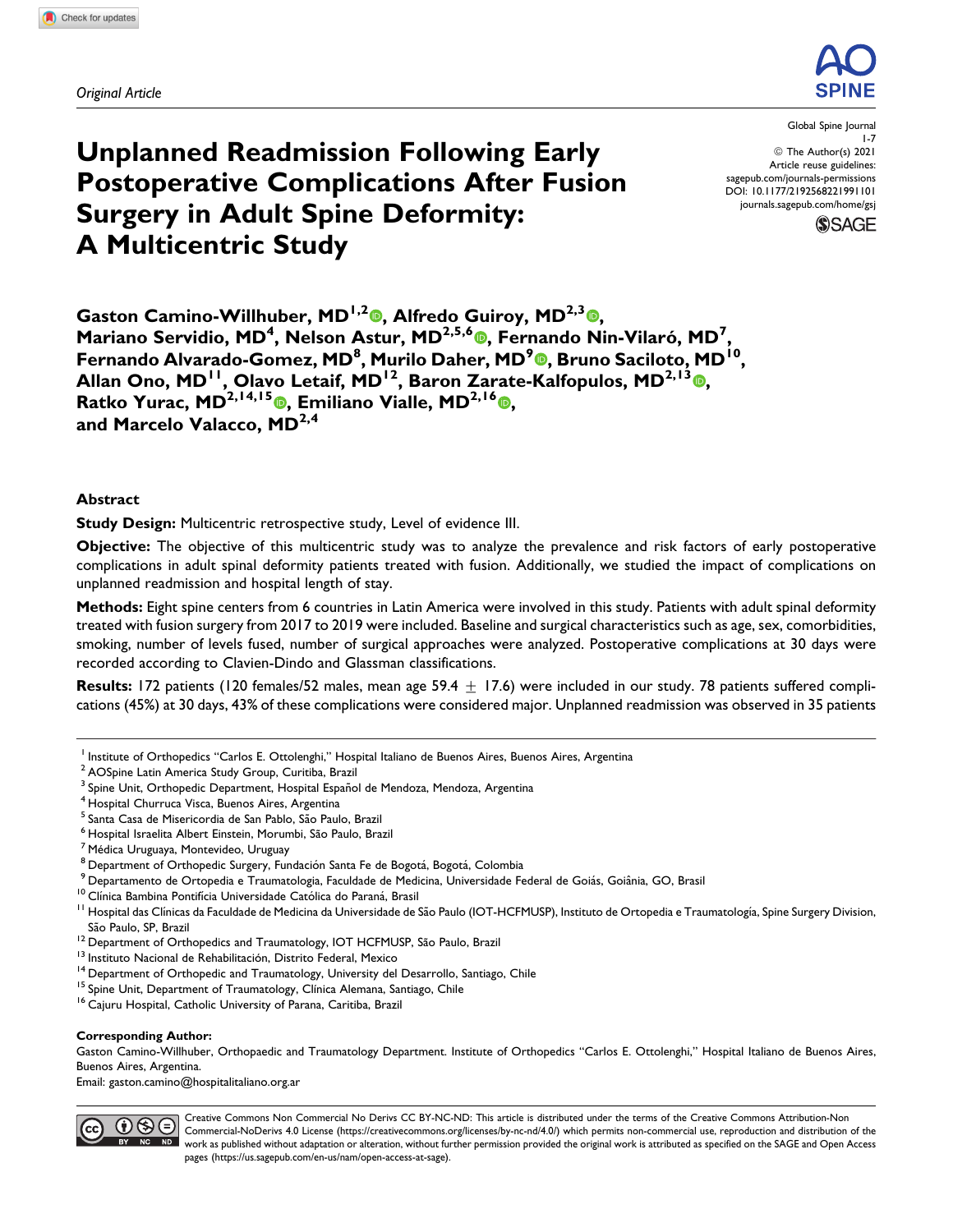(20,3%). Risk factors for complications were: Smoking, previous comorbidities, number of levels fused, two or more surgical approaches and excessive bleeding. Hospital length of stay in patients without and with complications was of 7.8  $\pm$  13.7 and 17  $\pm$ 31.1 days, respectively (*P* 0.0001).

**Conclusion:** The prevalence of early postoperative complications in adult spinal deformity patients treated with fusion was of 45% in our study with 20% of unplanned readmissions at 30 days. Presence of complications significantly increased hospital length of stay.

#### **Keywords**

adult spinal deformity, postoperative complications, readmission, hospital length of stay, clavien-dindo classification.

# **Introduction**

Adult spinal deformity (ASD) is a degenerative condition that is associated with pain, disability and low quality of life. $1-3$ Surgical treatment is indicated after failure of nonoperative management and involves decompression, fusion and global balance restoration that can improve patient satisfaction. $4-6$ However, complications associated with surgical treatment of ASD remains relatively high<sup> $7-9$ </sup> and increase morbidity, hospital length of stay (LOS), unplanned readmissions and mortality rates with consequent increase in health costs.<sup>10</sup>

The report of complications in spine surgery, on the other hand, is heterogeneous due to the lack of a unified, universally accepted system, the terms minor and major complications by Glassman is usually employed, being mainly descriptive.<sup>11</sup> Recently, Clavien and Dindo developed a five-grade classification system of postoperative complications based on severity and management to address a complication,  $12-14$  this classification has been used in general surgery and rapidly extended to other surgical specialties. In spine surgery, this system has been employed in few studies. $8,15-\hat{17}$  However, this classification has not been universally accepted in spine surgery and the relationship with hospital length of stay and readmission in ASD is not clearly understood.

The objectives of this study are to report, through a multicentric registry in Latin America, the prevalence of postoperative complications at 30 days in ASD patients treated with fusion surgery using the Clavien-Dindo classification and to analyze the impact of postoperative complications on hospital LOS and unplanned readmission. In addition, we evaluated the prevalence of complications according to Glassman and described the main complications.

### **Material and Methods**

This is a retrospective multicentric registry that involved 8 Spine centers from 6 countries in Latin America (Argentina, Brazil, Uruguay, Chile, Colombia and Mexico) from January 2017 to December 2019. Institutional review board was obtained prior initiation of registry (IRB 00010193), no informed consent was required for this study. Inclusion criteria were as follows:  $\geq$ 18 years old patients with ASD defined as having at least one of the following radiological findings: Thoracic, lumbar or thoracolumbar scoliotic curve with a cobb angle

of  $\geq 20^{\circ}$ , sagittal vertical axis (SVA) of  $\geq 60$  millimeters, pelvic tilt (PT) of  $\geq 20^{\circ}$ , thoracic kyphosis of  $\geq 60^{\circ}$ , surgically treated with fusion surgery of  $\geq$  3 levels with/without associated decompression surgery, anterior, posterior and double approach were also included, with a minimal follow-up of 6 months.

Patients with history of previous or active postoperative spinal infection, active oncologic conditions or incomplete registry were excluded from the analysis.

Descriptive characteristics were reported as age, sex, American Society of Anaesthesiology (ASA) grade. Comorbidities were also collected, such as: obesity, defined as body mass index of  $\geq$  30, diabetes, cardiac (uncontrolled hypertension, history of myocardial infarction, coronary artery disease), pulmonary (asthma, chronic obstructive pulmonary disease COPD) and active smoking status. Surgical variables included: number of level fused, surgical approach (posterior, anterior, double), primary or revision surgery, surgical duration (minutes), preoperative and postoperative albumin, hematocrit and hemoglobin.

## *Definition of Complications*

Complications were defined according to Dindo et  $al<sup>12</sup>$  as any deviation from the normal postoperative course. Complications were recorded using the modified Clavien-Dindo classification for postoperative complications of Orthopaedic and Spine surgery (Table 1)<sup>17</sup> and Glassman classification.<sup>11</sup>

Primary outcomes were overall prevalence of complications, complication distribution according to Clavien-Dindo and Glassman, hospital LOS and unplanned readmission up to 30 days.

### *Statistical Analysis*

Categorical variables were described as their absolute and relative frequency with percentages. The quantitative variables were described as mean and standard deviation (SD) or median and interquartile range (IQR) according to the observed distribution. Comparisons among the categorical variables were made between the different groups (with and without complication), based on degree of complication with a global chisquare. The quantitative variables (age, hospital stay, number of levels fused, surgical time) were compared between the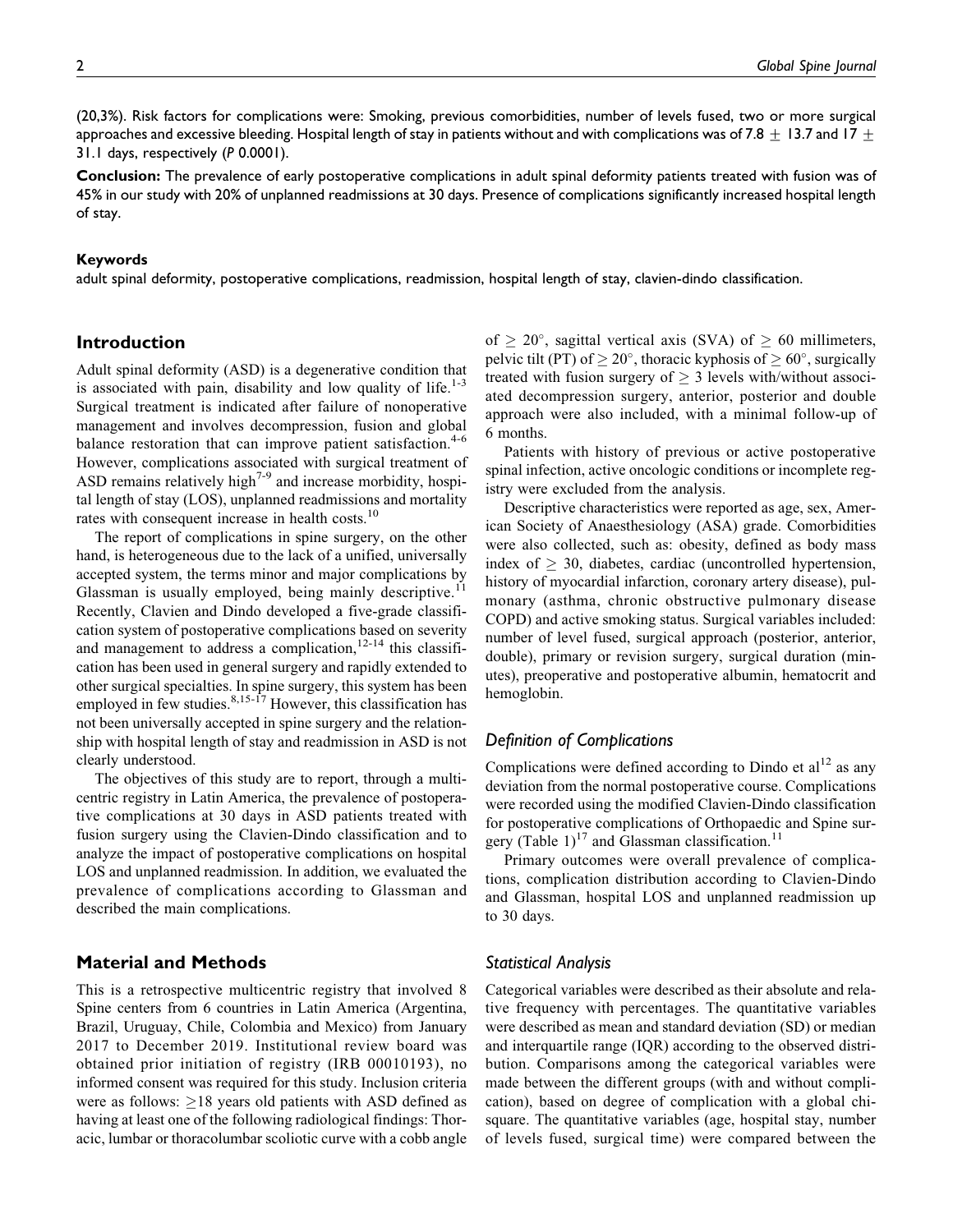groups of complication yes/no or degrees of complication with a t test or Wilcoxon according to the distribution of the observed variable. It was considered a significant association if  $P < .05$ .

The statistical analysis was performed with the software Minitab18 y RStudio Version 1.1.383

# **Results**

Between January 2017 and December 2019, 192 ASD patients surgically treated in the participating centers were included. 15 patients did not meet one or more inclusion criteria and were

**Table 1.** Classification of Surgical Complications According to Dindo-Clavien Adapted to Orthopedic Surgery.

|    | Gender Definition                                                                                                                                                                                                                                                                                             |
|----|---------------------------------------------------------------------------------------------------------------------------------------------------------------------------------------------------------------------------------------------------------------------------------------------------------------|
|    | Non-life-threatening complication that requires transient<br>medication and resolves within the next 72 h.                                                                                                                                                                                                    |
|    | Requiring pharmacological intervention for at least 72 h, or<br>Active observation without interventions.<br>- Non-scheduled blood transfusion is also considered<br>- Transient neurological deficit that requires physical<br>therapy with complete recovery<br>- Careful observation of hematoma or seroma |
| Ш  | Requiring surgical, endoscopic, or radiographic intervention<br>- Outside the OR, without or with local anesthesia (IIIA)<br>- In the OR, with regional or general anesthesia (IIIB)                                                                                                                          |
| ιv | Life-threatening complication requiring IC/ICU management<br>- Permanent, not expected, nerve deficit without<br>recovery                                                                                                                                                                                     |
|    | Death                                                                                                                                                                                                                                                                                                         |

excluded, 5 patients were also excluded for incomplete registry. A total of 172 ASD patients were analyzed (120 females/52 males) with a mean age and SD of 59.4  $\pm$  17.6. Regarding postoperative complications at 30 days, 78 patients suffered at least one complication (45.6%) based on Clavien-Dindo classification, overall hospital LOS was of  $11.9 + 23$  days and unplanned readmission was observed in 35 patients (20.3%).

# *Prevalence of Complications According to Clavien-Dindo and Glassman*

Figures 1 and 2 show distribution of complications according to Clavien-Dindo and Glassman.

Table 2 shows relative and absolute frequency of complications.

# *Baseline and Surgical Characteristics in Patients With and Without Complications*

Table 3 shows baseline and surgical characteristics of patients with and without complications, as we can observe in the table, significant differences were observed in the presence of comorbidities (P 0.006), smoking (P 0.027), number of levels fused  $(P\ 0.04)$ , need of more than a single approach  $(P\ 0.003)$  and postoperative hemoglobin (P 0.004).

### *30-Day Unplanned Readmission*

Table 4 illustrates overall 30-day readmission and reoperation rates. In addition, main causes of readmission were mentioned.



Figure 1. Distribution of postoperative complications according to Clavien-Dindo Classification, type II complications were the most common (42%) followed by IIIB (30.8%).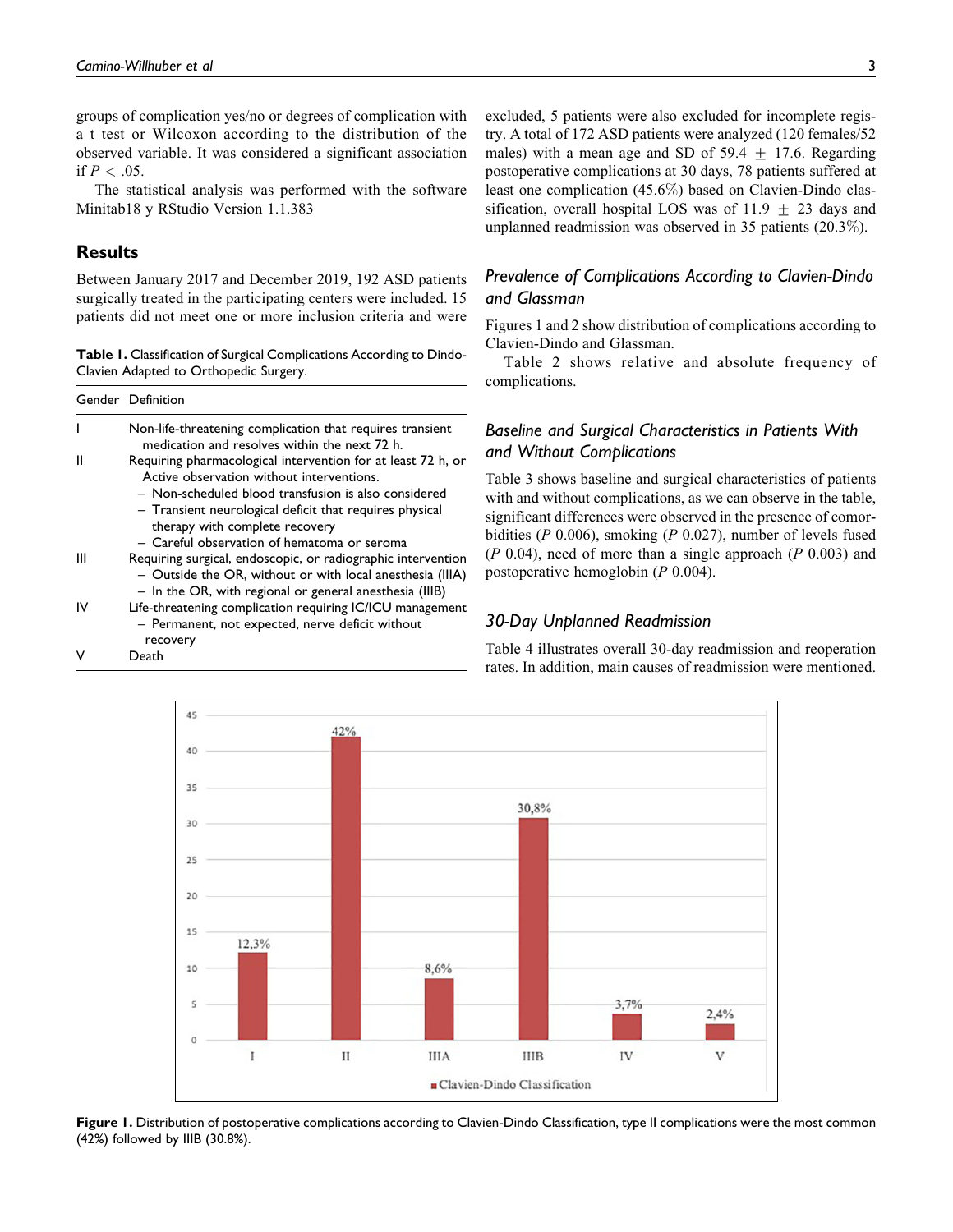n %

\*Reoperation at 30 days from the patients readmitted to the hospital.

Overall 30-day readmission 35 100 Wound infection 15 42.8 Implant failure/Proximal junctional kyphosis 7 20 Incidental dural tear 3 8.5 Postoperative pain requiring readmission 8 22.8 Wound dehiscence 2 5.7 Overall 30 day-reoperation\* 26 74.3

### *Hospital LOS*

Mean hospital stay in patients without complications was of  $7.8 + 13.7$  days (median 5; IQR 4-7), while patient with complications had a mean stay of  $17 + 31.1$  days (median 8.5; IQR 6-15). There were significant differences in terms of hospital length of stay between both groups (P 0.0001).

Mean and SD hospital LOS according to Clavien-Dindo classification was a follow:

Type I: 6.5  $\pm$  4.6 days; Type II: 8.3  $\pm$  5.3 days; Type IIIA: 13.5  $\pm$  7.9 days; Type IIIB: 33.6  $\pm$  51 days; Type IV: 65  $\pm$  55 days and Type V:  $16 \pm 16.9$  days.

Based on Glassman, hospital LOS in minor and major complications was of  $15 \pm 9.8$  days and  $63 \pm 73.8$  days, respectively.

### **Discussion**

Surgical treatment of adult spine deformity has been associated with a relative high range of complications, and it is a challenge for surgeons and institutions.

Our study showed a 30-day surgical complication rate of 45% according to Clavien-Dindo classification, 42% of these complications were considered major using Glassman classification. We also found a significant increase in hospital LOS in patients with complications compared to non-complicated cases. Finally, the 30-day unplanned readmission was of 20%.

The importance of reporting complications in clinical studies relies on different aspects; first, it allows knowing the prevalence of these events. Regarding prevalence of complications, Smith et al<sup>18</sup> found a 52% of perioperative complications in a prospective multicentric study of ASD patients, 53% of these complications were considered minor and 47% were major. In our study, the prevalence was slightly lower with similar distribution in terms of minor and major complications. In another study, Soroceanu et al<sup>19</sup> examined medical complications in 448 surgical ASD patients and found 26% of complications. Smoking, hypertension and long history of spinal symptoms were the main predictors for medical complications. In our study, smoking status and comorbidities were factors associated with complications, but the prevalence of medical complications was of 17%, which is lower than the reported by the author. Regarding risk factors, smoking status, patient comorbidities and number of levels fused were significantly associated with surgical

**Table 4.** 30-Days Readmission Rate and Main Causes.

| 20 |       |                         |       |  |
|----|-------|-------------------------|-------|--|
| 10 |       |                         |       |  |
| 0  | Minor | Glassman Classification | Major |  |

42,3%

**Figure 2.** Distribution of complications according to Glassman, 57% were considered minor complications and 43% were major.

**Table 2.** Absolute and Relative Frequency of Complications and Hospital Length of Stay.

| Complication                          |    | Number Percentage | Hospital LOS<br>(mean and SD) |
|---------------------------------------|----|-------------------|-------------------------------|
| Excessive bleeding*                   | 17 | 21.8              | $10 + 7.8$                    |
| Deep wound infection                  | 15 | 19.2              | $37.3 + 41.8$                 |
| Radicular symptoms/<br>excessive pain | 8  | ШJ                | $12.2 + 9$                    |
| Fracture/PK]                          | 7  | 8.9               | $71 + 79.4$                   |
| Wound hematoma/Seroma                 | 5  | 6.4               | $9 + 5.7$                     |
| Implant mispositioning**              | 4  | 5.1               | $12 + 5.1$                    |
| Incidental Dural tear                 | 4  | 5.1               | $32.7 + 38.9$                 |
| Deep vein thrombosis                  | 3  | 3.8               | $7.5 + 4$                     |
| Wound dehiscence                      | 3  | 3.8               | $6.3 + 2.3$                   |
| Overall medical complications         | 30 | 38,4              | $8.8 + 6.4$                   |
| Overall surgical complications        | 48 | 61.5              | $33.5 + 48.7$                 |

\*Excessive bleeding that required non-scheduled transfusion.

**\*\***Implant mispositioning that required reoperation.

**Table 3.** Baseline and Surgical Characteristics in Patients With and Without Complications.<sup>a</sup>

|                                     | No complication  | Complication     |       |
|-------------------------------------|------------------|------------------|-------|
|                                     | group<br>(N: 93) | group<br>(N: 78) | P     |
| Age (mean/SD)                       | 57.5 (18.1)      | 61.5(15.8)       | 0.173 |
| Sex (female %)                      | 73.6             | 75.8             | 0.624 |
| ASA                                 |                  |                  | 0.078 |
| Comorbidities (%)                   | 42               | 58               | 0.006 |
| Smoking (%)                         | 42.3             | 57.7             | 0.027 |
| Surgical duration (min)             | 300.7 (120)      | 339 (145)        | 0.063 |
| Number of levels fused              | 5.7(3.8)         | 6.6(3.8)         | 0.04  |
| Primary surgery (%)                 | 52.9             | 47.1             | 0.638 |
| Posterior single approach (%)       | 60.6             | 39.4             | 0.003 |
| Preoperative Hemoglobin (gr/dl SD)  | 13.7(1.4)        | 13.6(1.3)        | 0.516 |
| Postoperative Hemoglobin (gr/dl SD) | 12(4.4)          | 10.8(3.2)        | 0.004 |
| Preoperative albumin (gr/dl SD)     | 3.9(0.4)         | 4.1 $(0.5)$      | 0.472 |
| Preoperative Hematocrit (%)         | 41.1(3.9)        | 41.3(3.9)        | 0.745 |
| Postoperative Hematocrit (%)        | 32(6.7)          | 31.2(5.1)        | 0.107 |

<sup>a</sup>Bold numbers illustrate statistical significant differences.

 $70$ 

60

50

40

30

57,7%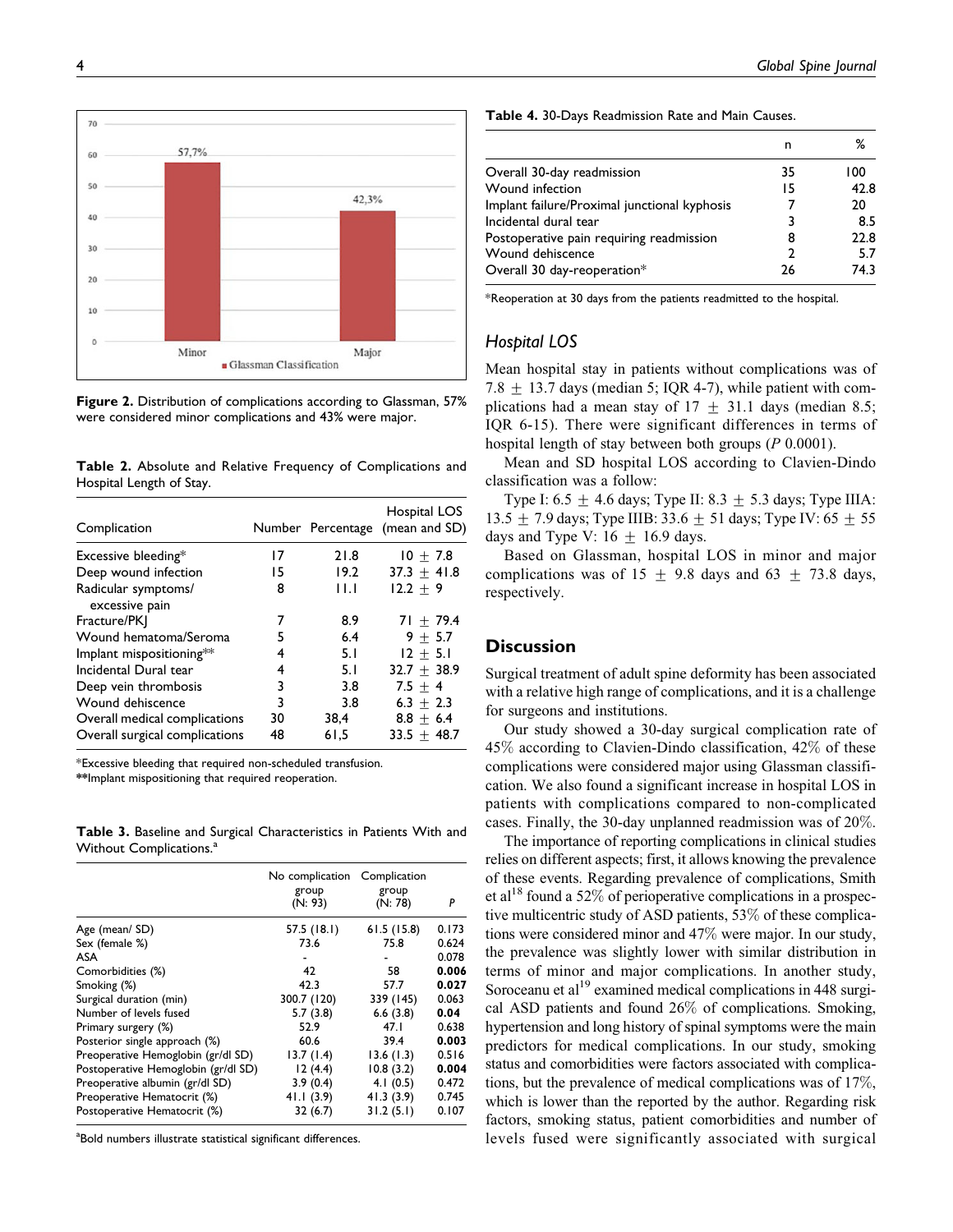complications, compared to those without. Similar risk factors are found in the literature.<sup>20-21</sup> It is worth mentioning that neither duration of smoking nor number of cigarettes per day were analyzed in our study.

We found that excessive bleeding leading to postoperative anemia requiring non-programed transfusion was the most common non-surgical complication. Furthermore, we found significant differences in postoperative hemoglobin. Patients with complications presented lower values of hemoglobin compared to those without complications. Excessive bleeding can be associated with complications and increased hospital LOS.<sup>22-24</sup> There are different methods to estimated blood  $\cos^{25}$  we decided to use difference between preoperative and postoperative hemoglobin as a more reliable parameter according to Purvis et al.<sup>26</sup> Low levels of hemoglobin are related to delayed wound healing, especially when combined with risk factors such as low oxygenation, higher age, diabetes, obesity, alcoholism, smoking, and poor nutrition status. Those are important factors to determine patient's frailty index. A better understanding of the influence of these combined factors in complex spinal surgery in adults, such as spinal deformities, may lead to therapeutics that improve wound healing. An extensive work on identifying adult patients with indication for complex spinal surgery that will most likely present complications on early postoperative period has been done in the last decade.<sup>27</sup> This amount of data will hypothetically lead us on the decision making of which patient should we do surgery. Although there are considerable rates of complications, surgery for adult spinal deformity has been shown to be beneficial even after long time follow up.<sup>28</sup> In the light of health economics and programs to lower costs in health care, we should clearly understand the benefits of operating patients with adult spinal deformity and avoid complications that frequently increase final treatment cost.

In our study, we found significant higher hospital LOS in patients with complications compared to non-complication group. Wound infection and proximal junctional kyphosis were the main causes for 30-days readmission. Similar results were found in previous studies.<sup>16,29,30</sup> We had  $20\%$  of unplanned readmission at 30-days, Schairer<sup>31</sup> found 8.4% of unplanned readmission after fusion in ASD patients. Similarly, De la Garza Ramon et al<sup>32</sup> reported 11\% of 30-day readmission after 3 column osteotomies for ASD patients and 8% of reoperation rate. Manoharam et al<sup>33</sup> and Lee et al.<sup>34</sup> had 7.5% and 7% readmission, respectively. Readmission causes in our study were similar with wound infection and proximal junctional kyphosis as the main reasons, however, we found higher readmission rate in our study, probably due to the prevalence of major complications, which represented 43% of the total complications. While wound infections are not only related to the surgical procedure itself, but to a number of risk factors as stated before, proximal junctional kyphosis is mostly related to suboptimal preoperative surgical planning. As we better understand patients' global alignment and abnormal parameters in adult spinal deformity, we can better plan spinal correction goals before surgery.<sup>35</sup> Poor bone quality, Parkinson disease, infection, smoking are well known risk factors for proximal junctional failure in spine surgery, but an unbalanced or hyper corrected spine is now considered as one of the main reasons for implant and junctional failure.<sup>36,37</sup>

Our study has some limitations. First, this is a retrospective analysis from electronic medical records of 8 institutions in Latin America and selection bias could be present as there could be patients not properly included in the analysis due to its retrospective nature. However, since all institutions included are equipped with electronic medical records and we demanded a short follow-up to our objective, we believe that most of the patients included were properly recorded. Another limitation is related to the institutions included in the analysis. Although all 8 centers are tertiary level with expertise in the treatment of ASD, we cannot extrapolate these results to the entire continent population. However, since this is the first multicentric registry for ASD patients in South America, this constitutes a positive inflexion point for many surgeons and institutions in our region to foster multicentric analysis and improve teamwork among different centers.

Knowing the impact of complications on spine surgery in patients' quality of life, hospital readmission and length of stay is important for to the patient, surgeons and healthcare institutions and understanding the main risk factors will lead to decreasing rate of complications and improvement of surgical management.<sup>38-40</sup> Efforts should be spent on identifying patients that are at higher risk for complication in complex spine surgery. Prospective multicentric registry is mandatory in our region in order to stablish homogeneous records of complications, through a unified system and focus of effort in identifying risk factors for complication, decreasing complications and improving postoperative outcomes in ASD patients.

### **Conclusion**

Patients with adult spinal deformity undergoing surgical treatment presented a 45% of complication rate and 20% unplanned readmission rate at 30 days. Risk factors for complications in ASD surgery were presence of comorbidities, smoking, number of levels fused and need for more than a single approach. The presence of complications significantly increased Hospital LOS. Longer term follow-up studies would be helpful to understand the role of risk factors as well as the impact of complications on postoperative outcomes.

### **Declaration of Conflicting Interest**

The author(s) declared no potential conflicts of interest with respect to the research, authorship, and/or publication of this article.

#### **Funding**

The author(s) received no financial support for the research, authorship, and/or publication of this article.

#### **ORCID iDs**

Gaston Camino-Willhuber, MD **D** [https://orcid.org/0000-0002-5684-](https://orcid.org/0000-0002-5684-7679) [7679](https://orcid.org/0000-0002-5684-7679)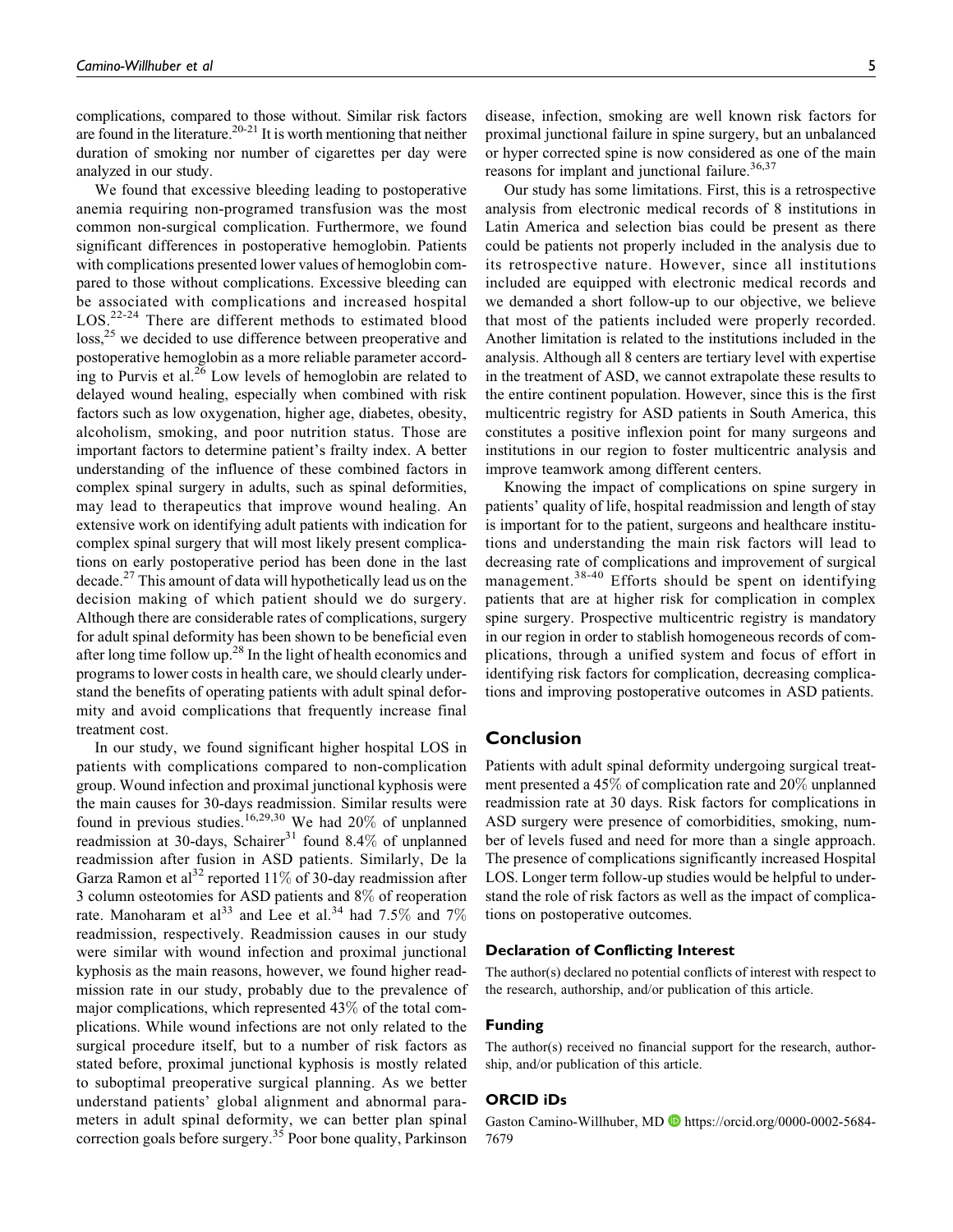Alfredo Guiroy, MD <https://orcid.org/0000-0001-9162-6508> Nelson Astur, MD **b** <https://orcid.org/0000-0002-2608-2118> Murilo Daher, MD **b** <https://orcid.org/0000-0001-9589-5596> Baron Zarate-Kalfopulos, MD [https://orcid.org/0000-0002-0630-](https://orcid.org/0000-0002-0630-2662) [2662](https://orcid.org/0000-0002-0630-2662)

Ratko Yurac, MD **b** <https://orcid.org/0000-0003-3603-6294> Emiliano Vialle, MD **b** <https://orcid.org/0000-0003-1157-4889>

#### **References**

- 1. Schwab F, Dubey A, Gamez L, et al. Adult scoliosis: prevalence, SF-36, and nutritional parameters in an elderly volunteer population. Spine (Phila Pa 1976). 2005;30(9):1082-1085. doi:10.1097/ 01.brs.0000160842.43482.cd
- 2. Schwab FJ, Blondel B, Bess S, et al. Radiographical spinopelvic parameters and disability in the setting of adult spinal deformity: a prospective multicenter analysis. Spine (Phila Pa 1976). 2013; 38(13):E803-E812. doi:10.1097/BRS.0b013e318292b7b9
- 3. Glassman SD, Bridwell K, Dimar JR, Horton W, Berven S, Schwab F. The impact of positive sagittal balance in adult spinal deformity. Spine (Phila Pa 1976). 2005;30(18):2024-2029. doi: 10.1097/01.brs.0000179086.30449.96
- 4. Schwab F, Patel A, Ungar B, Farcy JP, Lafage V. Adult spinal deformity-postoperative standing imbalance: how much can you tolerate? An overview of key parameters in assessing alignment and planning corrective surgery. Spine (Phila Pa 1976). 2010; 35(25):2224-2231. doi:10.1097/BRS.0b013e3181ee6bd4
- 5. Takemoto M, Boissière L, Vital JM, et al. Are sagittal spinopelvic radiographic parameters significantly associated with quality of life of adult spinal deformity patients? Multivariate linear regression analyses for pre-operative and short-term post-operative health-related quality of life. Eur Spine J. 2017;26(8): 2176-2186. doi:10.1007/s00586-016-4872-y
- 6. Pizones J, Moreno-Manzanaro L, Sánchez Pérez-Grueso FJ, et al. Restoring the ideal Roussouly sagittal profile in adult scoliosis surgery decreases the risk of mechanical complications. Eur Spine J. 2020;29(1):54-62. doi:10.1007/s00586-019-06176-x
- 7. Charosky S, Guigui P, Blamoutier A, Roussouly P, Chopin D. Study group on scoliosis. Complications and risk factors of primary adult scoliosis surgery: a multicenter study of 306 patients. Spine (Phila Pa 1976). 2012;37(8):693-700. doi:10.1097/BRS. 0b013e31822ff5c1
- 8. Klineberg EO, Passias PG, Poorman GW, et al. Classifying complications: assessing adult spinal deformity 2-year surgical outcomes. Global Spine J. 2020;10(7):896-907. doi:10.1177/ 2192568220937473
- 9. Glassman SD, Alegre G, Carreon L, Dimar JR, Johnson JR. Perioperative complications of lumbar instrumentation and fusion in patients with diabetes mellitus. Spine J. 2003;3(6):496-501. doi: 10.1016/s1529-9430(03)00426-1
- 10. McCarthy I, Hostin R, O'Brien M, Saigal R, Ames CP. Health economic analysis of adult deformity surgery. Neurosurg Clin N Am. 2013;24(2):293-304. doi:10.1016/j.nec.2012.12.005
- 11. Glassman SD, Hamill CL, Bridwell KH, Schwab FJ, Dimar JR, Lowe TG. The impact of perioperative complications on clinical outcome in adult deformity surgery. Spine (Phila Pa 1976). 2007; 32(24):2764-2770. doi:10.1097/BRS.0b013e31815a7644
- 12. Dindo D, Demartines N, Clavien PA. Classification of surgical complications: a new proposal with evaluation in a cohort of 6336 patients and results of a survey. Ann Surg. 2004;240(2):205-213. doi:10.1097/01.sla.0000133083.54934.ae
- 13. Clavien PA, Sanabria JR, Strasberg SM. Proposed classification of complications of surgery with examples of utility in cholecystectomy. Surgery. 1992;111(5):518-526.
- 14. Clavien PA, Barkun J, de Oliveira ML, et al. The Clavien-Dindo classification of surgical complications: five-year experience. Ann Surg. 2009;250(2):187-196. doi:10.1097/SLA.0b013e3181 b13ca2
- 15. Willhuber GC, Stagnaro J, Petracchi M, et al. Short-term complication rate following orthopedic surgery in a tertiary care center in Argentina. SICOT J. 2018;4:26. doi:10.1051/sicotj/2018027
- 16. Camino Willhuber G, Elizondo C, Slullitel P. Analysis of postoperative complications in spinal surgery, hospital length of stay, and unplanned readmission: application of Dindo-Clavien classification to spine surgery. Global Spine J. 2019;9(3):279-286. doi: 10.1177/2192568218792053
- 17. Camino Willhuber G, Slullitel P, Taype Zamboni D, et al. validation of a modified Clavien-Dindo classification for postoperative complications in orthopedic surgery. Rev Fac Cien Med Univ Nac Cordoba. 2020;77(3):161-167. Published 2020 August 21. doi:10. 31053/1853.0605.v77.n3.27931
- 18. Smith JS, Klineberg E, Lafage V, et al. Prospective multicenter assessment of perioperative and minimum 2-year postoperative complication rates associated with adult spinal deformity surgery. J Neurosurg Spine. 2016;25(1):1-14. doi:10.3171/2015.11. SPINE151036
- 19. Soroceanu A, Burton DC, Oren JH, et al. Medical complications after adult spinal deformity surgery: incidence, risk factors, and clinical impact. Spine (Phila Pa 1976). 2016;41(22):1718-1723. doi:10.1097/BRS.0000000000001636
- 20. Martin CT, Gao Y, Duchman KR, Pugely AJ. The impact of current smoking and smoking cessation on short-term morbidity risk after lumbar spine surgery. Spine (Phila Pa 1976). 2016; 41(7):577-584. doi:10.1097/BRS.0000000000001281
- 21. McCunniff PT, Young ES, Ahmadinia K, Ahn UM, Ahn NU. Smoking is associated with increased blood loss and transfusion use after lumbar spinal surgery. Clin Orthop Relat Res. 2016; 474(4):1019-1025. doi:10.1007/s11999-015-4650-x
- 22. Khanna R, Harris DA, McDevitt JL, et al. Impact of anemia and transfusion on readmission and length of stay after spinal surgery: a single-center study of 1187 operations. Clin Spine Surg. 2017; 30(10):E1338-E1342. doi:10.1097/BSD.0000000000000349
- 23. Elsamadicy AA, Adogwa O, Vuong VD, et al. Association of intraoperative blood transfusions on postoperative complications, 30-day readmission rates, and 1-year patient-reported outcomes. Spine (Phila Pa 1976). 2017;42(8):610-615. doi:10.1097/BRS. 0000000000001803
- 24. Blackburn CW, Morrow KL, Tanenbaum JE, DeCaro JE, Gron JM, Steinmetz MP. Clinical outcomes associated with allogeneic red blood cell transfusions in spinal surgery: a systematic review. Global Spine J. 2019;9(4):434-445. doi:10.1177/21925682187 69604